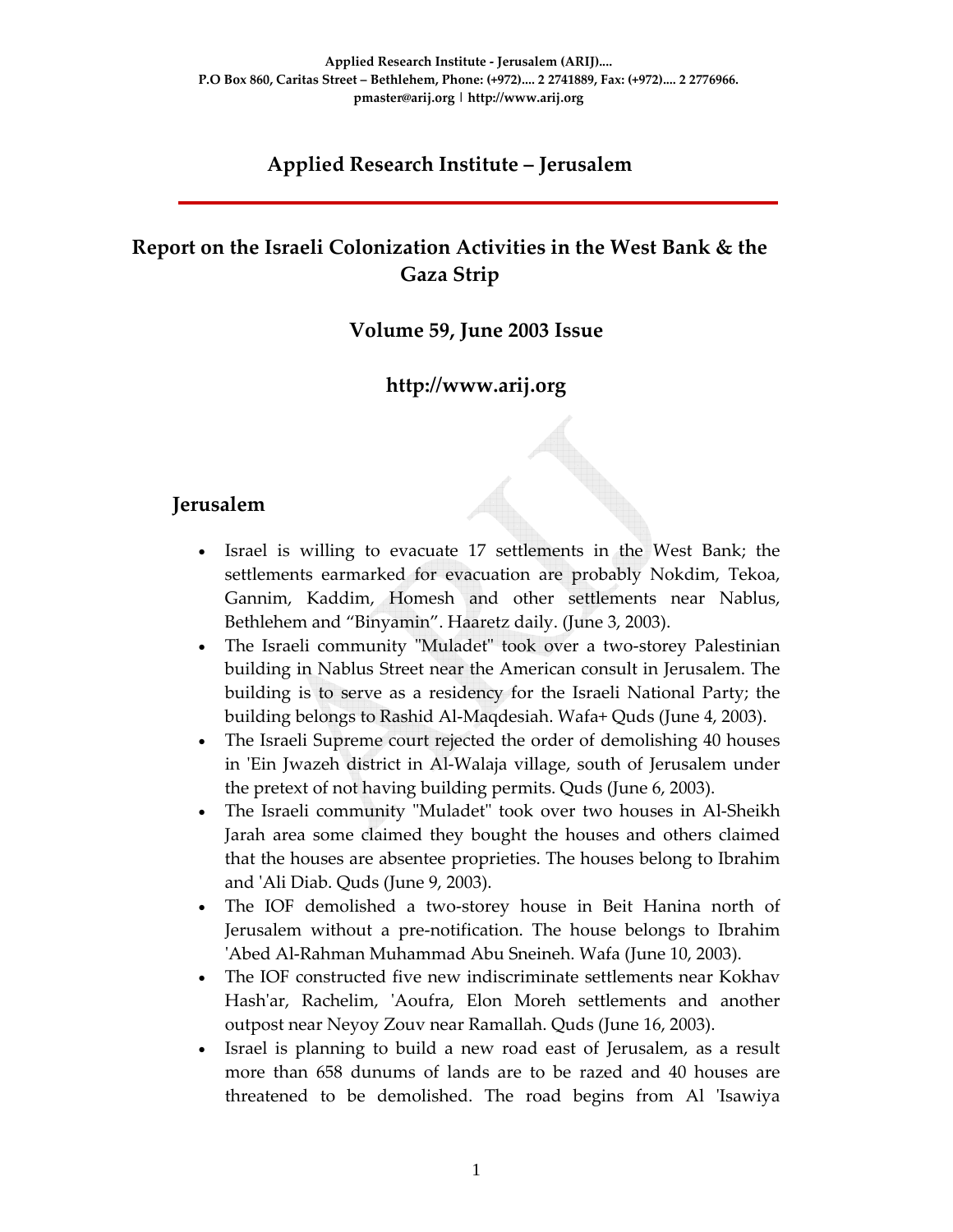neighborhood through At-Tur, Ras El 'Amud, Wade Qadum, and As-Sawahira. Also, it will pass through Jabal Al Mukabbir, Al Qanabra neighborhood, Umm Al Lasun neighborhood, and Sur Bahir. The road will reach Jabal Abu Ghneim (Har Homa settlement). in Bethlehem. Quds (June 18, 2003).

- The IOF demolished a gas station owned by Hani Srour in Wad Qadum neighborhood under the pretext of not having illegal permission. Quds (June 19, 2003).
- Israel is planning to build a new neighborhood that connects Jerusalem with Ma'ale Adumim settlement, this neighborhood is to be built over 13.5 dunums of lands and will contain 4000 housing units along with 10 hotels. The Arab villages in the area will be completely isolated such as Az Zaʹayyem and Al ʹIsawiya. Quds (June 21, 2003).
- More than 650 dunums of lands are threatened to be confiscated in ʹAnata village northeast Jerusalem for military reasons and to erect a military road near Anatot settlement, that will close the eastern side of Jerusalem. Quds (June 22, 2003).
- In the last ten days the Jewish settlers constructed 12 new indiscriminate settlements (outposts) in the West Bank. Quds (June 23, 2003).
- The Israeli troops demolished a house in Hizma district in Beit Hanina, under the pretext of not having building license. The house belongs to Ghazi Ibrahim Wazwaz. Quds (June 26, 2003).
- More than 1000 Olive tree cultivated in 250 dunums of lands were uprooted in Qatanna village northwest of Jerusalem near Netav settlement. The lands belong to 'Ali Muhammad 'Abed al Jabar. Wafa (June 29, 2003).
- The Israeli Minster of Defense presented a new plan concerning the Separation Wall process around Jerusalem to include Rachel Tomb, Ma'ale Adumim, Givat Zeev and Givon settlements with some Palestinian neighborhood such as Abu Dis, Al 'Eizariya, 'Anata, Hizma and Beit Iksa within its borders. Quds (June 30, 2003).
- The IOF took over 14000 dunums of agricultural lands in Beit Iksa and Beit Surik northwest Jerusalem and uprooted 300 Olive trees in Khirbet Um El Lahem in order to erect "'Alona" settlement; thus, hindering the landlords from reaching their own lands. Wafa (June 30, 2003).

# **Jenin**

• The Israeli tanks destroyed a store for Antiques belongs to Adnan and ʹAbed Al‐Karim Abu Farha, causing sever damages to the properties. The estimated loses are more than 10,000 NIS. Quds (June 2, 2003).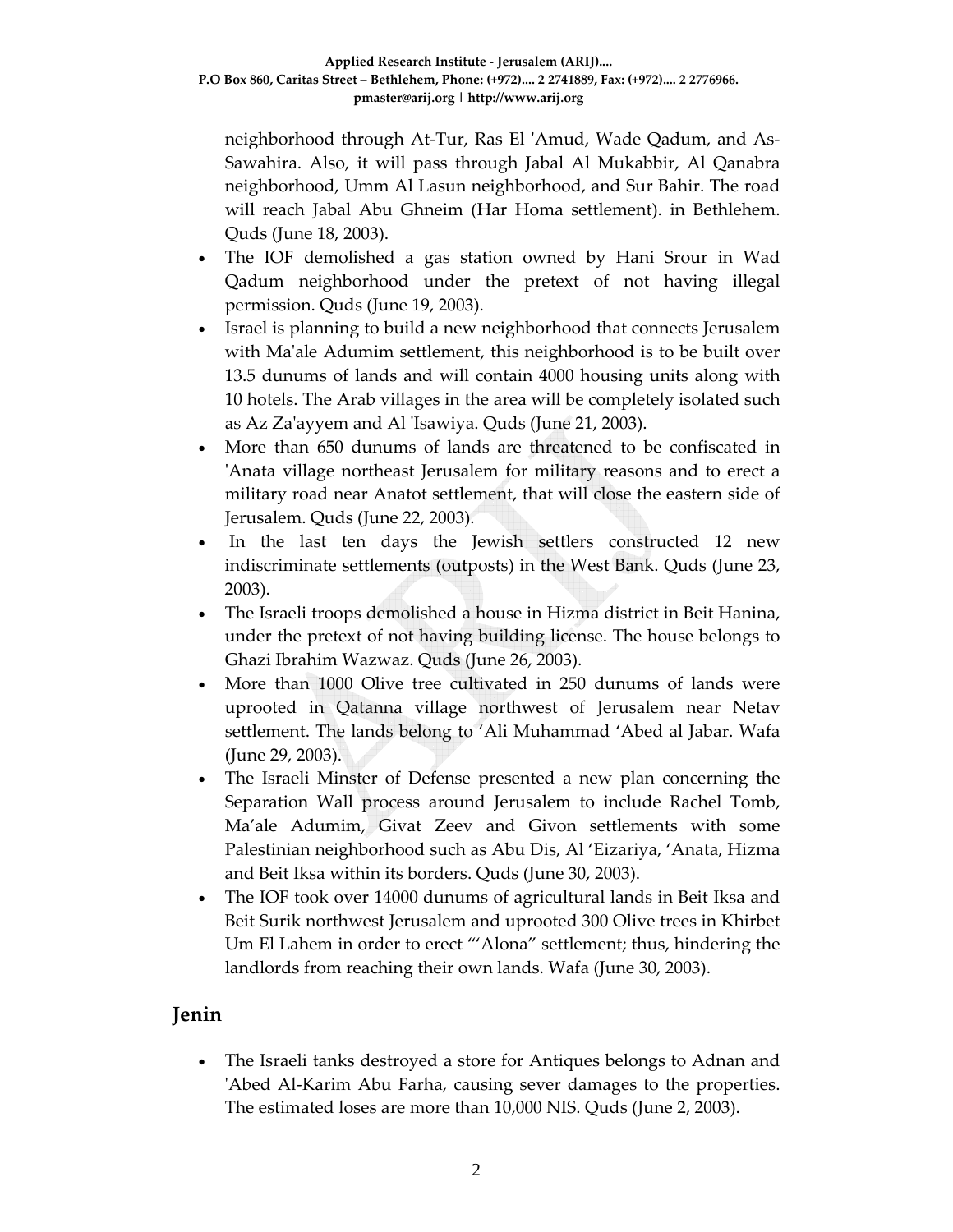- The IOF took over a three-storey building and Martyr Salah Khalaf Rehabilitation Center turning them into military posts. AL‐Hayat Al‐ Jadedah (June5, 2003).
- The IOF partially damaged several commercial stores in Al-Sebat neighborhood, which belong to: Kamal Zeidan, Muhammad Saleh Hathnawi, Yasin Al‐Saʹdi, Muhammad Bkhetan, Bhasam Al‐Maʹani, Muhammad Yasin, Muhammad Jabarin, Walid Hasanan, Rajeh Abu I'liya, Bashar Malah and Salah Salviti. Quds (June 7, 2003).
- The IOF burned 100 dunums cultivated with Olive trees in Tayaser village east of Tubas city, while evacuating the military camp built on the lands. The lands belong to: Amen Ahmad Subeh, Hussny Yousif Jaber, Khalid Ahmad Subeh, Ahmad Hamdan Jaber, Muhammad Hussein Abu Muhsin, Anwar ʹAbed Allah Abu Hassan, Mahmmoud 'Abed Al-Rahem Sbeih, Muhammad 'Abed Al-Rahem Sbeih and Hassan Abu Muhsin. Quds (June 12, 2003).
- The Israeli troops bombed the house of Hassan Amen Salameh in Jabaʹ village south of Jenin after planting it with heavy explosive devices. Wafa (June 18, 2003).
- The total losses of the agricultural sector from the beginning of the second Intifada till June 2003 in Jenin governorate were 15 Million NIS. Quds (June 19, 2003).
- A two-storey building was demolished by the IOF without prenotification in Al 'Arqa village. Inhabitants were forced to evacuate the buildings under the threat of weapons. The buildings are owned by Martyr Nader Abu Hamad family. Quds (June 19, 2003).
- The IOF dynamited the house of Khalil Mahameed in Deir Abu Da'if village, in Jenin City. IPC (June 24, 2003).
- The Israeli bulldozers razed 80 dunums of lands in Marj Bin 'Amer and Al Yamun village near Jenin. The total estimated losses are 50 thousand NIS. Quds (June 27, 2003).
- The Israeli bulldozers razed several numbers of dunums and uprooted hundreds of Olive trees in Zububa village northwest of Jenin in order to continue erecting the Separation Wall in the northern and western parts of the village. Wafa (June 30, 2003).

# **Tulkarm**

• The Israeli bulldozers destroyed 250 dunums of agricultural lands and uprooted more than 2500 Olive trees and other wide agricultural lands cultivated with Citrus, Almond and Vegetables in Baqa Ash Sharqiya north of Tulkarm for the Separation Wall process, whereas hundreds of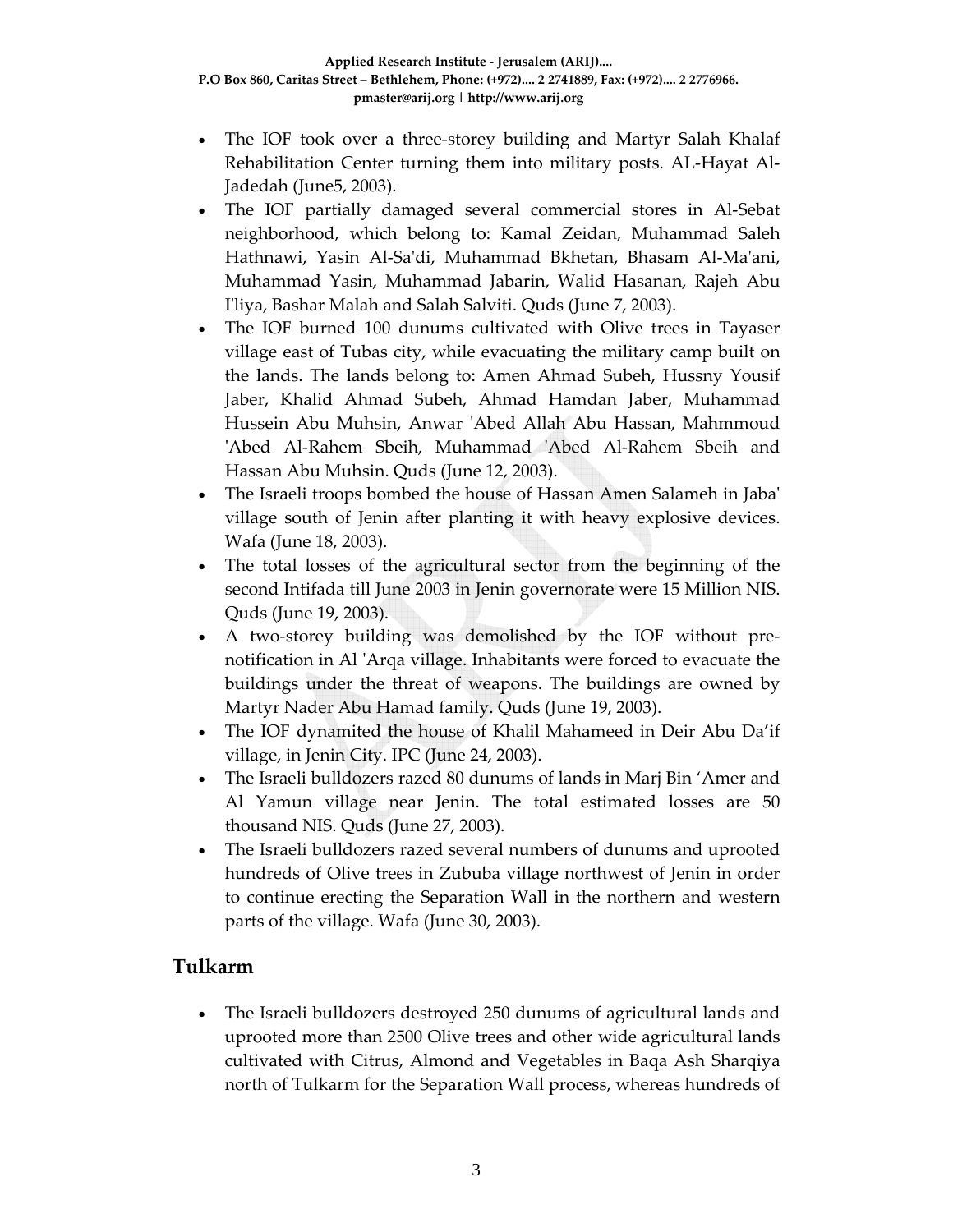dunums west of the town are threatened to be confiscated for the same reason. Quds (June 2, 2003).

- The IOF bombed a two-storey house in Deir Al-Ghusun village north of Tulkarm, after planting it with heavy explosive devices, the house belongs to Saleh Hussein 'Abed and Imad Mahmmoud Ghanim, causing sever damages to the nearby houses such as the houses of: Tayser 'Abed Al-Men'im Ghanim, Osama and Sana As'ad Mas'oud Odeh. Wafa (June 3, 2003).
- The Land research center reported that 2000 dunums of agricultural lands were confiscated and more than 2500 Olive trees were uprooted for the erection of the Separation Wall in Tulkarm. As a result for that 12% of lands are to be taken from the West Bank from Jenin in the North to Hebron in the west. Quds (June 7, 2003).
- The IOF intruded into the western neighborhood of Tulkarm and bombed number of commercial stores causing server damages. Alhayat Al‐Jadeeda (June 9, 2003).
- The Municipality of 'Anabta received military orders to take over 500 dunums of lands west of the village for military reasons. Wafa (June 21, 2003).
- The IOF constituted a new military post in Wad Al Sham district in Al Jarushiya village north of Tulkarm on the borders of the green line. Wafa (June 21, 2003).
- The IOF handed the residents of Far'un village south of Tulkarm military orders to confiscate 25 dunums of lands cultivated with Citrus for military reasons. In addition, another 14 dunums are to be confiscated west of Tulkarm in Dahiyat Artah near the Israeli Geshouri factory. Wafa+ Quds (June 24, 2003).
- An Israeli plan to confiscate 74 dunums of agricultural land from Baqa Al Gharbiya and Baqa Al Sharqiya in Tulkarm district at favor of erecting 800 meters length and 6 meters width Separation Wall that will separate the two cities. Quds (June 24, 2003).

# **Nablus**

- The IOF broke into a three-storey residential building southwest of Nablus city, transferring it to a military post after forcing the 22 inhabitants to evacuate it under the threat of weapons. Quds (June 3, 2003).
- The Jewish settlers of Yitzhar put fire into 20 dunums of the agricultural lands cultivated with Wheat in 'Asira Al‐Qibliya and Madama villages south of Nablus, which belong to Idris Sadik Qat. In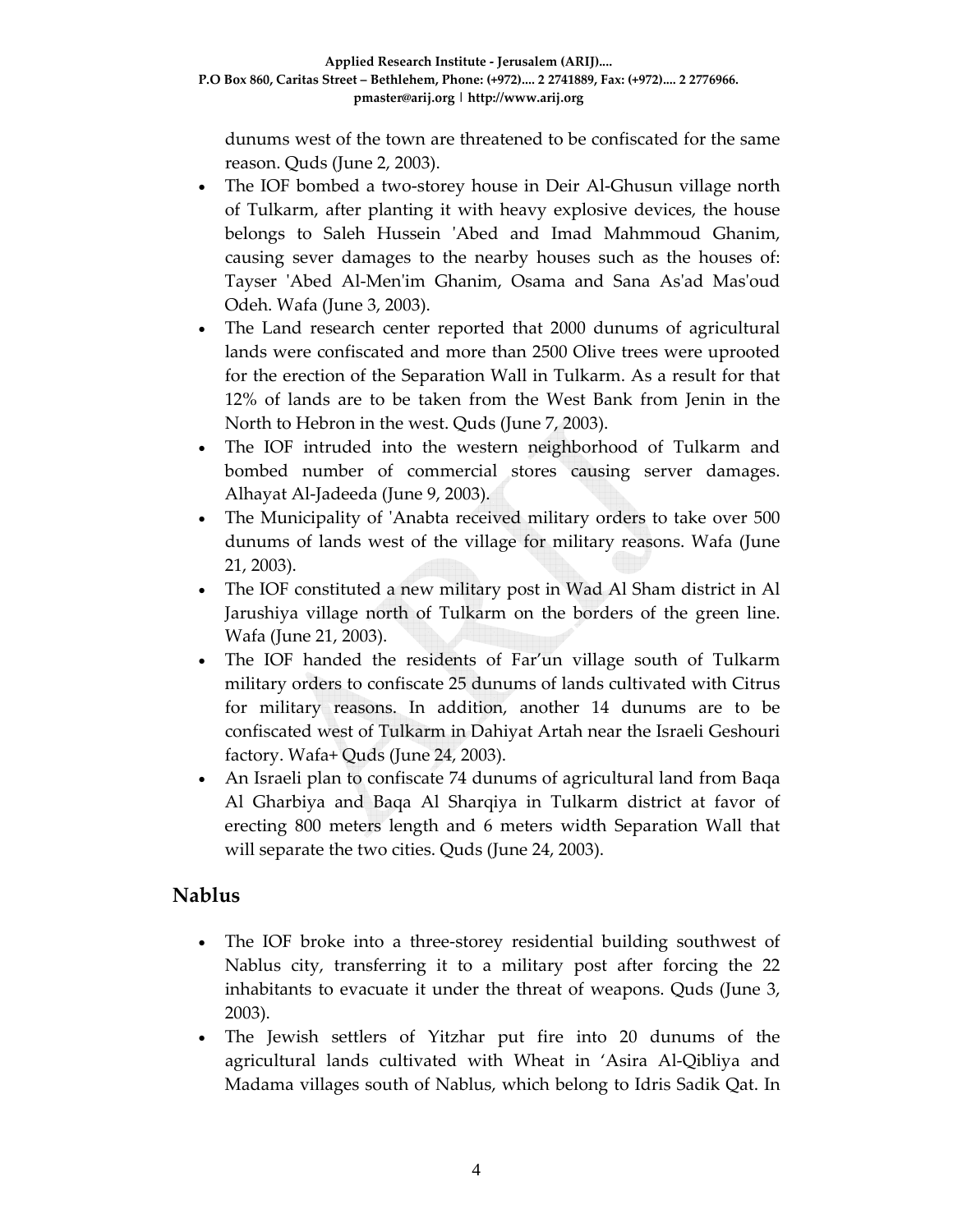addition, settlers burned another 5 dunums of Wheat which belongs to Muhammad Saʹid Qat. Quds (June 3, 2003).

- The Jewish settlers from Yizhar settlement burned 5 dunums of the agricultural lands cultivated with Olive trees, Wheat and Barley which belong to Ahmad 'Ali Zeiada and Ahmad Jaber Qat in the eastern side of Madama village south of Nablus city, and other two dunums which belong to Tahsein Mustafa Qat. Quds (June 4, 2003).
- The Israeli tanks staged into Balata camp and Nablus city and took over some houses transferring them into a military barracks. Quds (June 8, 2003).
- Tens of dunums of agricultural lands cultivated with Wheat were completely burnt completely by the IOF in Burin village in Nablus. Lands belong to Muhammad Raja Al‐Zein. Quds (June 11, 2003).
- The first inhabited settlement Mizpe Yizhar was evacuated by the IOF near Nablus city. Quds (June 20, 2003).
- Settlers established new outpost `Givat Ariel` next to Yizhar settlement, near West Bank city of Nablus. Haaretz daily (June 24, 2003).
- The IOF broke into 'Awarta medical center causing severs damages. Quds (June 29, 2003).

# **Qalqilyah**

- The Israeli Bulldozers razed more than 50 dunums of agricultural lands in Habla town in Qalqiliya at a favor of the Separation Wall process. The lands belong to: Yousif Al-'Aoudeh, 'Ali Al-Ramadin, Hassan and Hussein Salman, 'Abed Allah Ahmad Qasim, Hassan Qasim Kharoub and ʹAli Omar Odeh. Wafa (June 10, 2003).
- The Israeli Occupation Forces are to uproot several numbers of Olive trees located on the main road of Kafr Laqif, owned by Mustafa and ʹAbed Al Latif ʹAwad. Wafa (June 24, 2003).

# **Hebron**

- The IOF broke into Halhul Medical center causing sever damages to the properties. Quds (June 2, 2003).
- The IOF bombed three houses in Yatta town south of Hebron in Umm Al‐Khanazeir and Ruqʹa regions, the houses belong to Hussam Musa AL-'Aruri, Muhammad Issa 'Awad Zein and Jabril Jaber Al-Jabour. Wafa (June 4, 2003).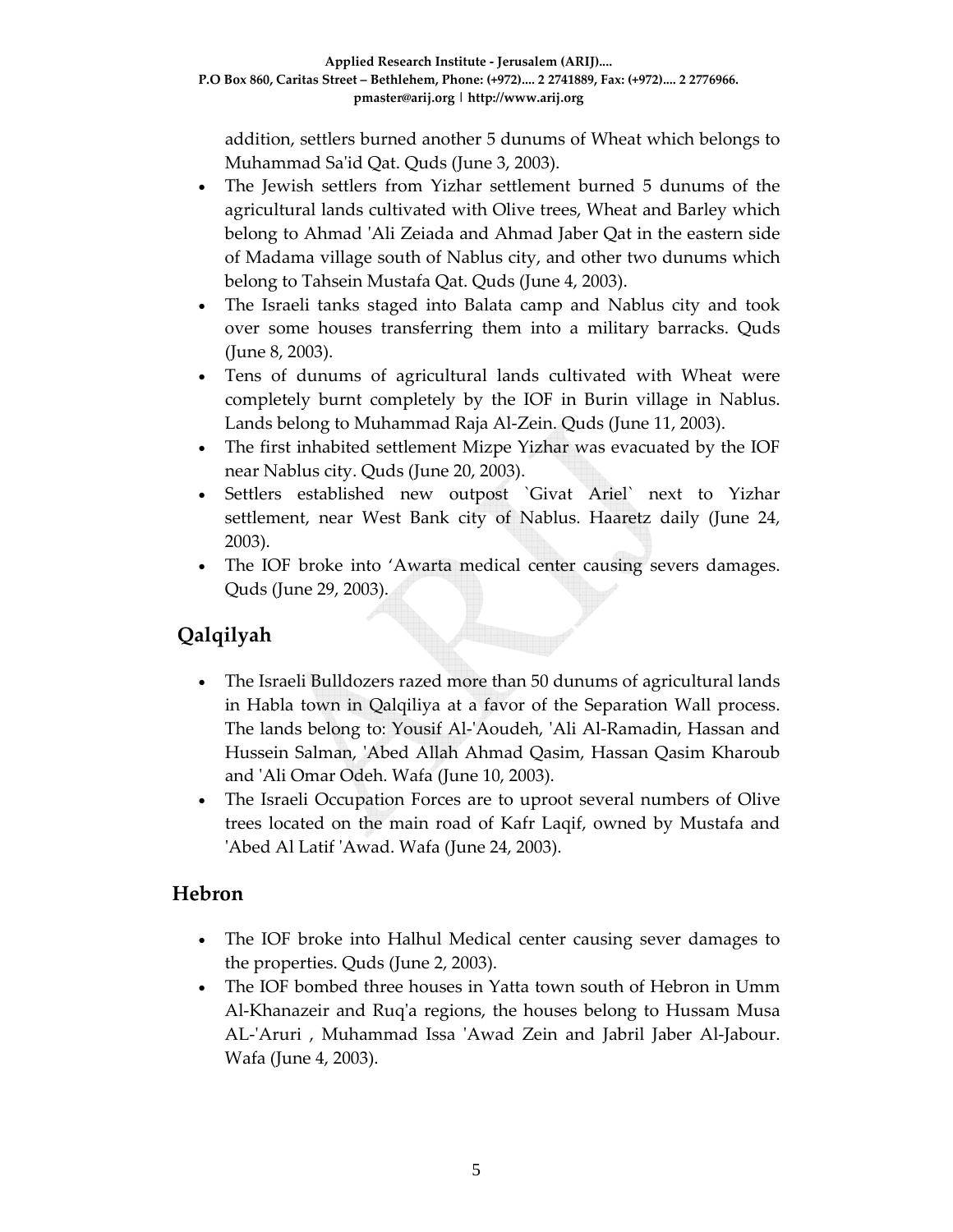- Settlers from Kharisena and Qiryat Arba' settlements started building a new outpost on Mahmmud Jaber lands located to the east of the mentioned settlements. Wafa (June 4, 2003).
- The IOF took over two houses near Al-Ibrahimi Mosque in the old city of Hebron, owned by Merqa family and transferred them to a military barracks. Quds (June 7, 2003).
- The IOF handed 11 families orders to demolish their houses in Wad 'Ayash and 'Arab Ar Ramadin east of Hebron city, under the pretext of not having building permits. Hashim, 'Adnan, Muhammad and Zeid Al‐Jaʹbari, ʹAdnan Rageh Al‐Jaʹbari and Musa ʹAbed Al‐Halem ʹAmr were known. Quds+ Alhayat Al‐Jadeeda (June 8, 2003).
- The IOF bombed a house in Suq Al‐Laban near Al‐Ibrahimi Mosque after planting it with heavy explosive devices, causing damages to the nearby houses. Wafa (June 9, 2003).
- The IOF issued a military order to confiscate 54 dunums of lands, which belong to Muhammad Shaker in order to establish a 1400 meters military road in Dura town. The lands are located west of Nahal Negohot settlement which was first established on the Palestinian lands. Quds (June 10, 2003).
- The IOF bombed two houses in Al-Qasabah neighborhood in the old city of Hebron, causing severs damages to other three nearby houses which belong to: Al-Hurani, Al-Herbawi and Hebron Construction Committee. Quds (June 10, 2003).
- The Israeli bulldozers razed 431 dunums of the agricultural lands cultivated with field crops south of Adh Dhahiriya town, which belongs to Ahmad 'Awad Al-Sho'our, Musa Hassan Al-Sho'our and Suliman Al‐Shoʹour. On the other hand, wide agricultural lands near Sinsaneh settlement have been razed for the same reason. Wafa (June 10, 2003).
- The IOF bombed the house of Martyr 'Abed Al Mu'ti Shabaneh after planting it with heavy explosive devices in Jabal Al‐Rahmeh and another two‐storey house in Dura town west of Hebron, owned by Anas Kamal Masalmeh. Quds (June 14, 2003).
- The Jewish settlers and under the protection of the IOF burned 7 dunums of agricultural lands cultivated with Wheat and Barley in Idhna village in Hebron, owned by Mahmmoud Jaber Islemyeh. Quds (June 16, 2003).
- Settlers of Qiryat Arba' hedged 70 dunums of the agricultural lands, owned by Jaber and Daʹna families. Quds (June 20, 2003).
- A two‐storey house was demolished by the IOF in Wade Huriah south of Hebron owned by Nader Radwan Abu Turki. Wafa (June 26, 2003).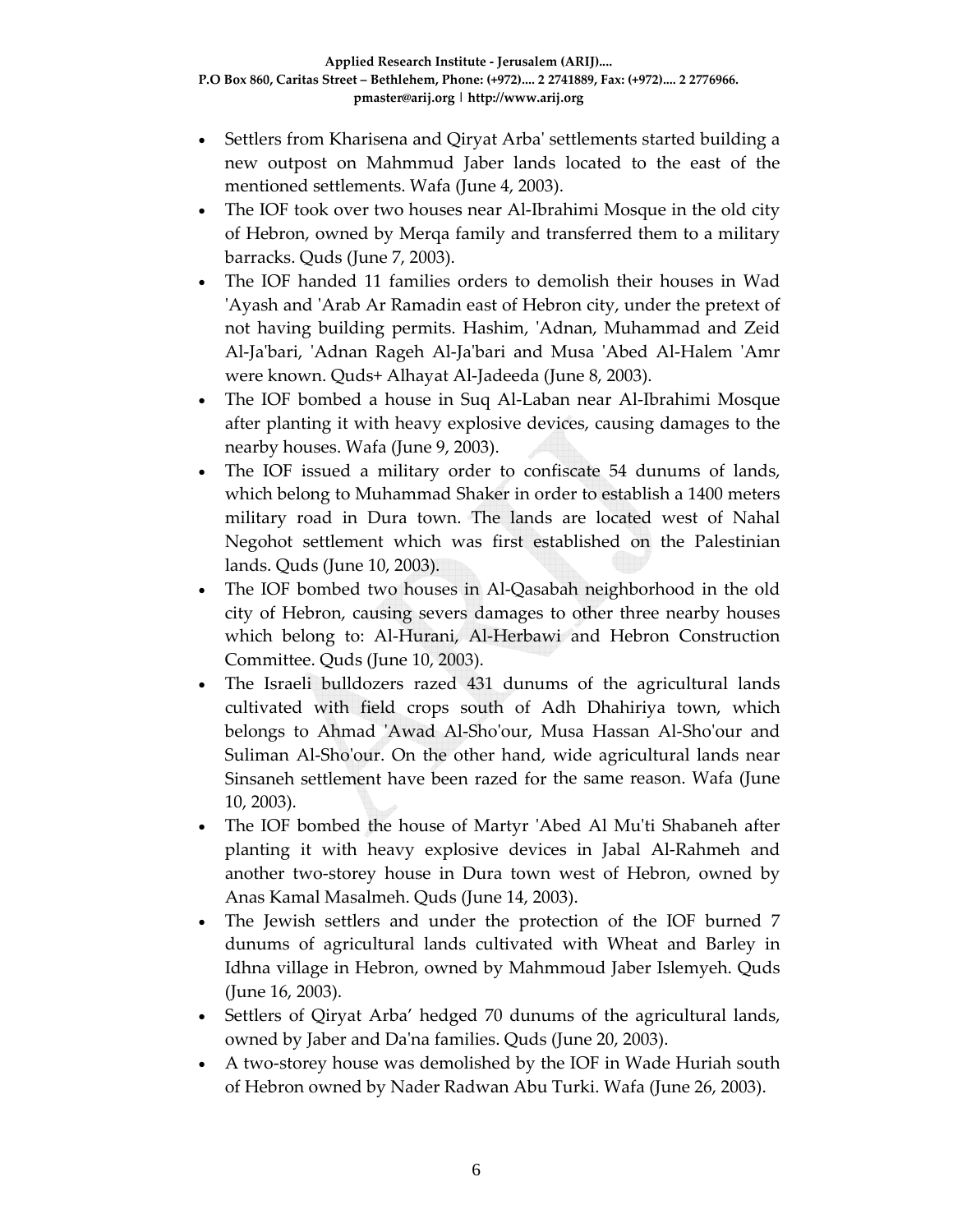- The Israeli troops evacuated an indiscriminate settlement near Otniel settlement in Hebron. Quds (June 28, 2003).
- Armed Jewish settlers, protected by IOF, attacked and seized Palestinian-owned lands in the city of Hebron, owned by Khader Meswada. Wafa+ IPC+ Quds (June 28, 2003).

### **Bethlehem**

- The Israeli bulldozers razed 200m<sup>2</sup> of agricultural lands in Tuqu' village south of Bethlehem city. Quds (June 14, 2003).
- The Israeli troops Intruded into Nahhalin village west of Bethlehem and took over the house of Yousif Yassin turning it to a military barrack. Wafa (June 23, 2003).
- The Israeli troops handed Khairy al Ja'bari from Es Sawahira Esh-Sharqiya village a military order to confiscate his land, at a favor to build a military watch tower in Al‐Container checkpoint. Quds (June 25,2003).
- Israeli Occupying Authorities ordered four Palestinian families in the village of Kisan, near Bethlehem, to evacuate their homes prior to their demolition. The occupying authorities didnʹt give any reasons for the demolition. The houses belong to: Mahmmoud Hassan 'Abed Allah 'Ibayat, Hassan 'Abed Allah 'Ibayat, 'Ali Musa 'Ibayat and Muhammad Hassan 'Abed Allah 'Ibayat. IPC+ Wafa (June 28, 2003).

### **Gaza**

- The IOF demolished the house of Khaled Dhayer in Tel Zurub district southwest of the governorate. On the other hand the Israeli bulldozers razed 15 dunums of lands southeast of Rafah, cultivated with Olive and Lemon trees, owned by Ahmad Abu Jaradeh and ʹAbed Rabu Armelat. Quds (June 1, 2003).
- The IOF demolished the custom building in Beit Lahiya north of Gaza Strip near IIriz passage that separates Gaza Strip from the Israeli borders. Quds (June 2, 2003).
- The Israeli Forces hedged wide agricultural lands south of Deir Al-Balah city in an attempt to confiscate them, the lands belong to ʹAbed Al‐Qader Abu Holy and Qasim Al‐Fara. Quds (June 3, 2003).
- Two Israeli bulldozers demolished four residential buildings in Al‐ Qassas district south of Rafah city, each building is composed of three floors. The buildings belong to Musa Shaqfa, Khalil Al‐Qassas and Mustafa Al‐Ramz. Wafa + Quds (June 4, 2003).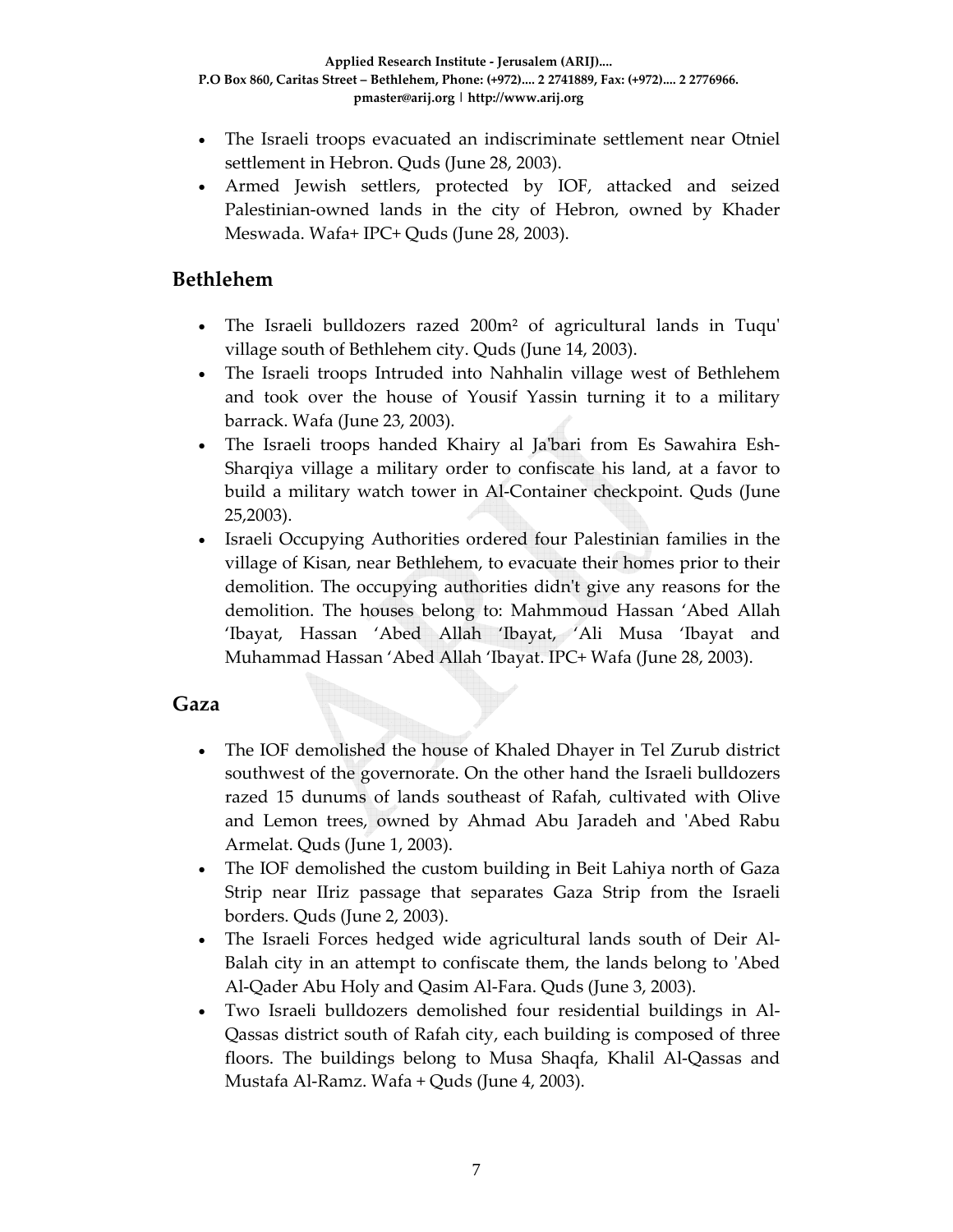- Tens of Palestinian companies, factories and Musalam residential building composed of 12 apartments are threatened to be razed for security reasons in Beit Lahiya north of the strip. In addition the Israeli bulldozers partially demolished the company of Fawzi Islem and Al‐ Matbouli Garage. Quds (June 7, 2003).
- The National Information Center issued a report showing that 788 houses were completely damaged by the IOF and 274 were partially damaged in Rafah governorate since the beginning of the second Intifada three years ago. Quds (June 7, 2003).
- Two Israeli tanks demolished 4 houses in block (O). south of Rafah city, which belong to: Radwan, Abu Tah and Abu Libdeh families. Quds (June 7, 2003).
- The Israeli bulldozers invaded 700m into Al‐Fukhari district east of Khan Yunis governorate and razed 30 dunums of the agricultural lands cultivated of Olive trees, which belong to: Suliman and Ismaʹil Abu Tʹaineh. Quds+ Wafa (June 8, 2003).
- The Israeli bulldozers demolished several numbers of houses in Al-Salam neighborhood in Rafah city. Wafa (June 8, 2003).
- The Israeli bulldozers razed 5 dunums of agricultural lands and uprooted more than 150 olive and palm trees northwest of Al‐Qarara district. Trees which belong to Muhammad Abu Saqer. Wafa (June 8, 2003).
- The IOF started working in a new military road in Deir Al‐Balah. The road connects Al‐Matahen road with the Israeli bridge that connects Gush Qatif block with Kesufem. As a result, 120 dunums and hundreds of palm and citrus trees will be confiscated. Quds (June 9, 2003).
- The Israeli bulldozers razed 12 houses in 'Zbet Beit Hanun north of the Gaza strip, causing sever damages to the properties. Wafa (June 9, 2003).
- The Israeli Forces bombed the house of Martyr Musa Sahwel in Beit Hanun north of the Strip, after planting it with heavy explosive bundles. Wafa (June 9, 2003).
- The IOF razed 40 dunums of the agricultural lands cultivated with citrus trees west of Beit Hanun north of the Strip. Wafa (June 10, 2003).
- The IOF staged into Jabalya district and demolished three houses, owned by ʹAbed Rabou family. Quds (June 11, 2003).
- Two Israeli bulldozers backed by tanks staged into southwest of Rafah governorate and demolished a two‐storey house owned by Samir Barhum in Block (J)., in addition, the IOF demolished a civil building which belongs to the Palestinian Authority, a mosque and three coffee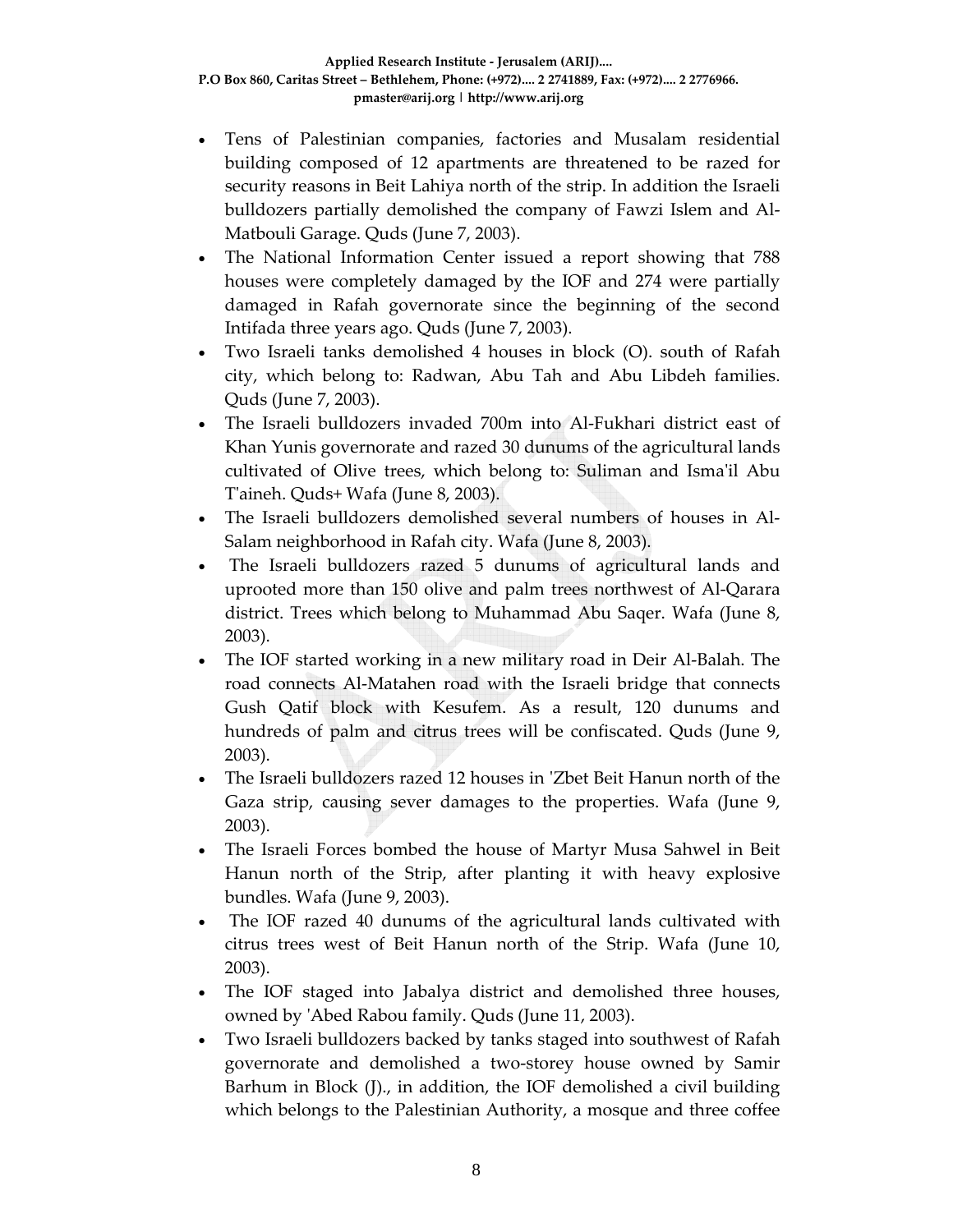shops owned by Abu Tah and An Nahal families. Wafa+ Quds (June 11, 2003).

- Tens of Israeli bulldozers staged 500m in block (J). and Al-Sha'out neighborhood southwest of Rafah governorate and demolished 10 houses owned by 'Awaja, Abu An Naja and Al-Jazar families. Moreover the IOF bulldozed vast areas of arable lands cultivated with vegetables which belong to ʹAyash and Abu Al Naja families. Wafa+ IPC (June 12, 2003).
- The IOF backed with two bulldozers staged 250m west of Sufa passage northeast of Rafah and razed a house with five dunums of agricultural lands cultivated with olive trees. Wafa (June 14, 2003).
- The Israeli bulldozers razed several numbers of Olive tress with a cactus farm north of Al-'Atatra district (Muraj)., which belong to: Suliman Abu Al Naja, 'Abed Allah Abu Jazar and Hamdan Abu Gharar. Wafa (June 14, 2003).
- The Israeli troops seized 15 dunums of agricultural lands in Abu Holy area, near Deir Al Balah city; moreover the IOF started erecting a new road north of illegitimate settlement of Kfar Daroum. The road is passing through the nearby lands. IPC (June 14, 2003).
- The Israeli bulldozers razed agricultural lands west of Kfar Daroum settlement cultivated with Palm and Olive trees, which belong to Al Flit family. Quds (June 16, 2003).
- The IOF demolished three houses and two Poultries in Sufa district east of Rafah, which belong to Muhammad Mansour Garghoun, ʹAbed Allah Garghoun and Muʹamar family. Moreover the IOF razed the agricultural lands of Muhammad Garghoun, Nahed Muʹamar, Suliman Mu'amar and Faiz Garghoun. Quds (June 16, 2003).
- The IOF razed 18 dunums of agricultural lands cultivated with Olive trees east of Rafah passage, which belong to Al Rumilat and Jarada families, in addition the IOF razed 6 dunums cultivated with Tomato and 8 dunums cultivated with eggplants owned by Abu Shalouf family. Wafa (June 17, 2003).
- The IOF took over 'Atef Al Derawi house east of Deir Al Balah city and transferred it to a military barrack. Wafa+ IPC (June 17, 2003).
- The Israeli troops staged 200m in to Al Brazil neighborhood and demolished a residential building owned by Hamed Bahloul. Quds (June 18, 2003).
- Three Israeli bulldozers staged 200m into Zuʹrub district and demolished two houses owned by Reiad and ʹAbed Al Menʹim Zuʹrub and another three-storey house which belongs to Ra'fat Zu'rub. In addition the IOF razed 5 dunums of agricultural lands owned by Zu'rub family. Wafa+ IPC (June 18, 2003).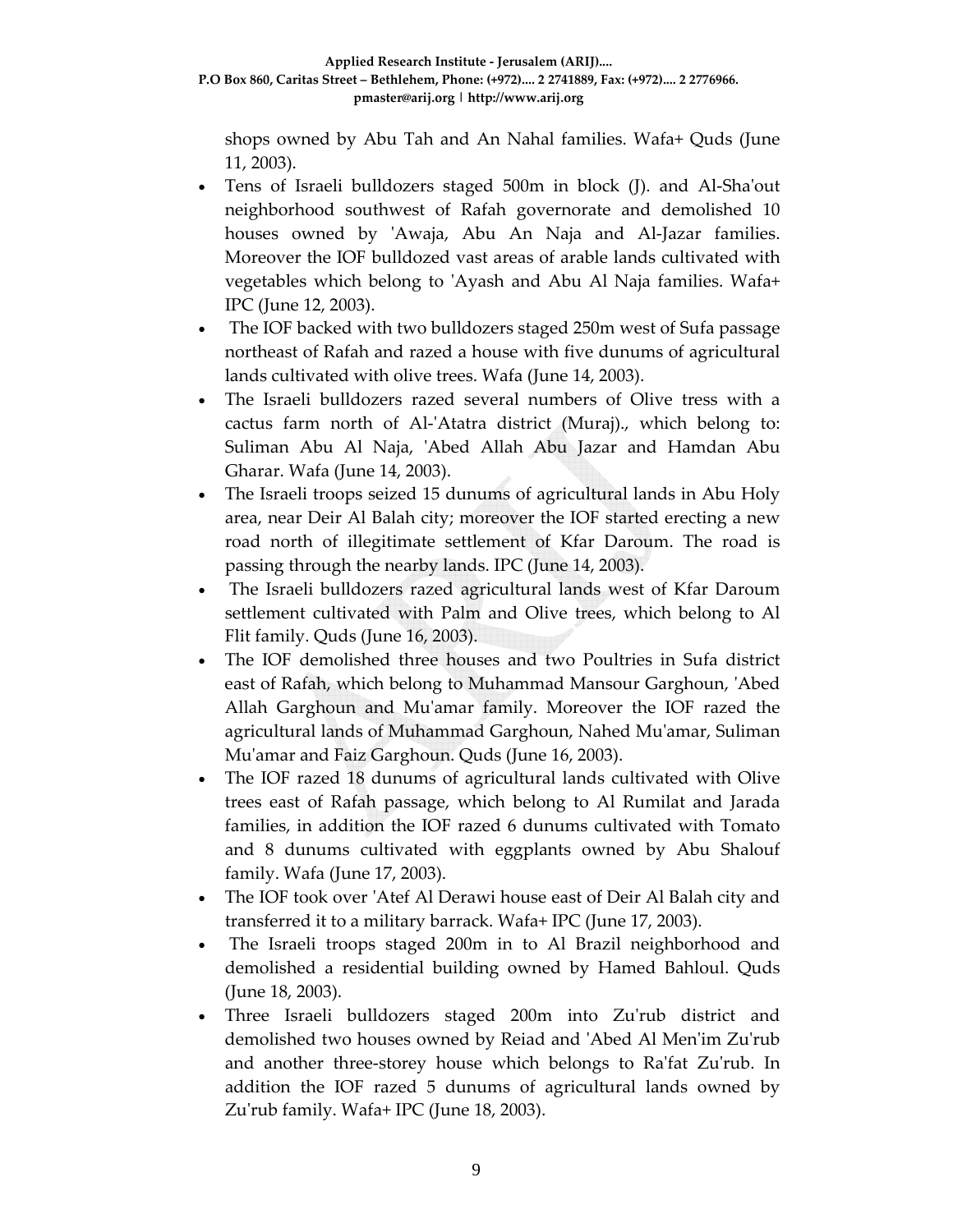- The IOF demolished a two-storey house owned by Omar Rashwan in Qizan Rashwan district west of Khan Yunis city and razed 8 dunums of lands cultivated with Tomato. Wafa + Al hayat Al Jadeda (June 19, 2003).
- The Israeli bulldozers demolished a house behind Al‐Khizendar factory east of Gaza city. Wafa (June 20, 2003).
- The IOF invaded into the west of Khan Yunis and demolished a gas station and razed 20 dunums of agricultural lands causing damages to tens of the nearby houses. Quds (June 21, 2003).
- The IOF backed by two tanks staged into Al Mahata district east of Deir Al Balah and razed 5 dunums of agricultural lands owned by Mahmmoud Abu Samra. Wafa (June 21, 2003).
- The Israeli troops demolished the house of Ahmad Abu Al Luh in Abu Holy district in Deir Al Balah. Wafa (June 21, 2003).
- Israeli Occupation Forces incurred into Al Qatatra area, demolished four houses in Khan Yunis City and razed some agricultural lands. Wafa+ IPC (June 23, 2003).
- The IOF constructed a 6 meters high watch point to the south of Rafah City. Wafa+ IPC (June 24, 2003).
- The Israeli bulldozers razed more than 20 dunums of lands and uprooted more than 100 Olive trees, in Al Salam neighborhood in Rafah, owned by Al Shaʹir, Awad, Suliman and Matariya family. Moreover the IOF demolished completely the house of Hussam Muhammad Hussein 'Abed Al'al and another three houses were partially damaged. Wafa (June 25, 2003).
- The IOF demolished a two-storey house of Majed Al Kafarneh in Beit Hanun city. Wafa (June 26, 2003).
- Israeli occupation forces constructed a 5 meters high watch point in Al Shuhada streets and Al Luz lands east of Salaheldeen Street. Wafa (June 29, 2003).

# **Ramallah**

- The IOF took over a house in An Nabi Salih village west of Ramallah and turned it into a military barrack, the house is owned by Belal ʹAbed ʹAbed El Salam Hassan Al‐Tamimi. Quds (June 13, 2003).
- The IOF staged into Deir Ghasana village north of Ramallah and broke into the Medical Relief Committee causing sever damages to the properties. Quds (June 16, 2003).
- The Jewish Settlers and under the protection of the IOF burnt 40 dunums of agricultural lands cultivated with Wheat and Barley in Al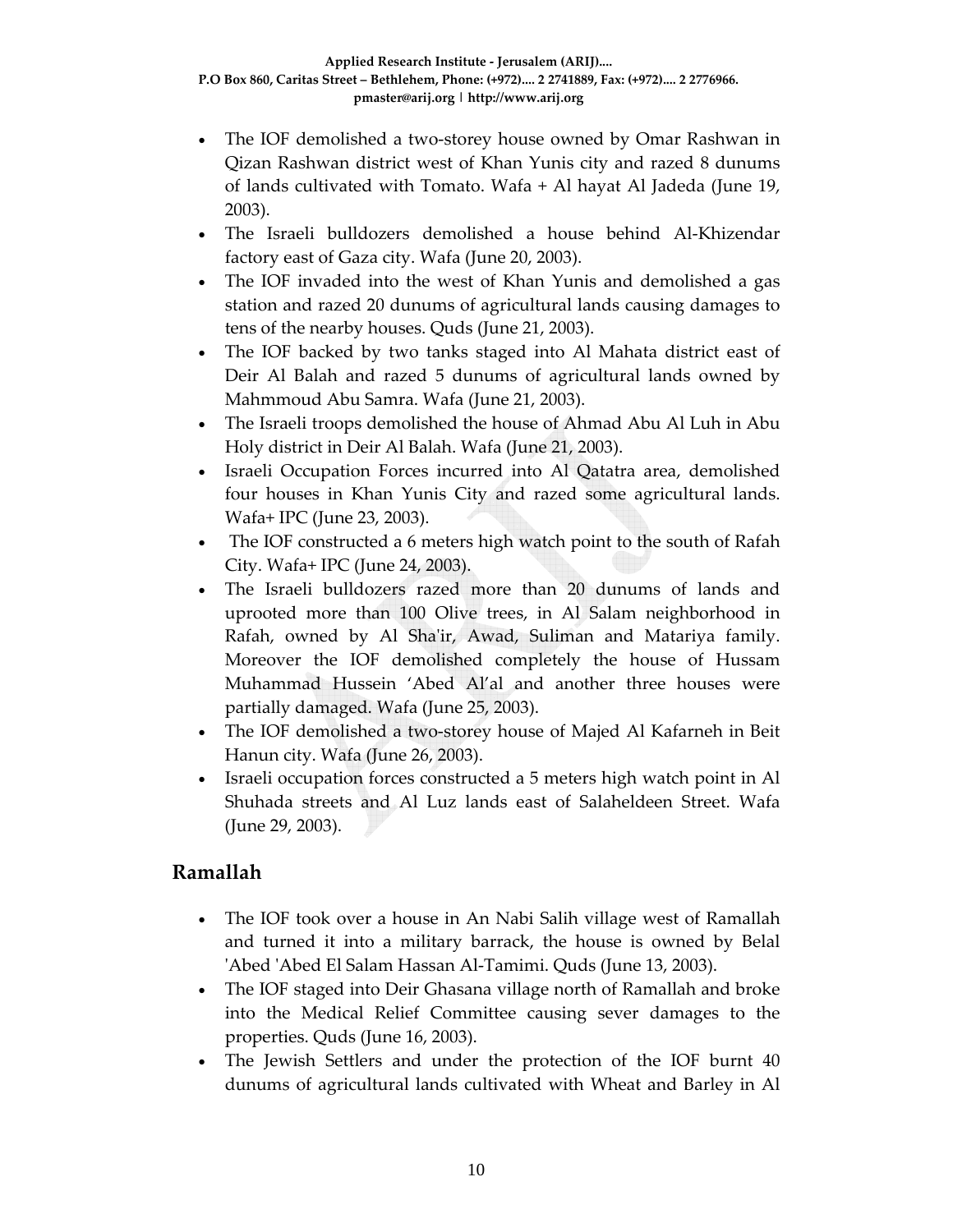Madya village west of Ramallah, the lands are owned by Sadaqa family. Quds (June 16, 2003).

- The Jewish settlers uprooted hundreds of Olive trees on the western side of Silwad village northeast of Ramallah district. Wafa (June 20, 2003).
- The IOF broke into Amwaj Radio station in Al Irsal street in Ramallah causing sever damages to the properties. Quds (June 26, 2003).
- The Israeli Supreme court delayed the evacuation of the Indiscriminate 'Ade'ad settlement near Ramallah district. Quds (June 27, 2003).
- More than 500 dunums of agricultural lands were confiscated by the Jewish settlers in Al Mughrabat and Al Rumana districts north of Sinjil city, north of Ramallah governorate. The confiscation aims to expand the nearby settlements. The lands are owned by: Odeh al Haj Hud, 'Abed Allah Al Haj Ibrahim, 'Ali Hussein and Muhammad 'Ali. Wafa (June 29, 2003).

### **Salfit**

• The house of the resident Fawziah was burned and demolished in Az Zawiya town in Salfit, when the Israeli helicopter shelled the district. Alhayat Al‐Jadeda (June 9, 2003).

### **Tubas**

The IOF burned hundreds of dunums of the agricultural lands cultivated with Cereal and Olive trees in Tayasir and Al‐ʹAqaba villages. Wafa (June 2, 2003).

# **Jericho**

• One Israeli Outpost was evacuated by the IOF in the center of Al‐ ʹAqaba village in Jericho. Quds (June 10, 2003).